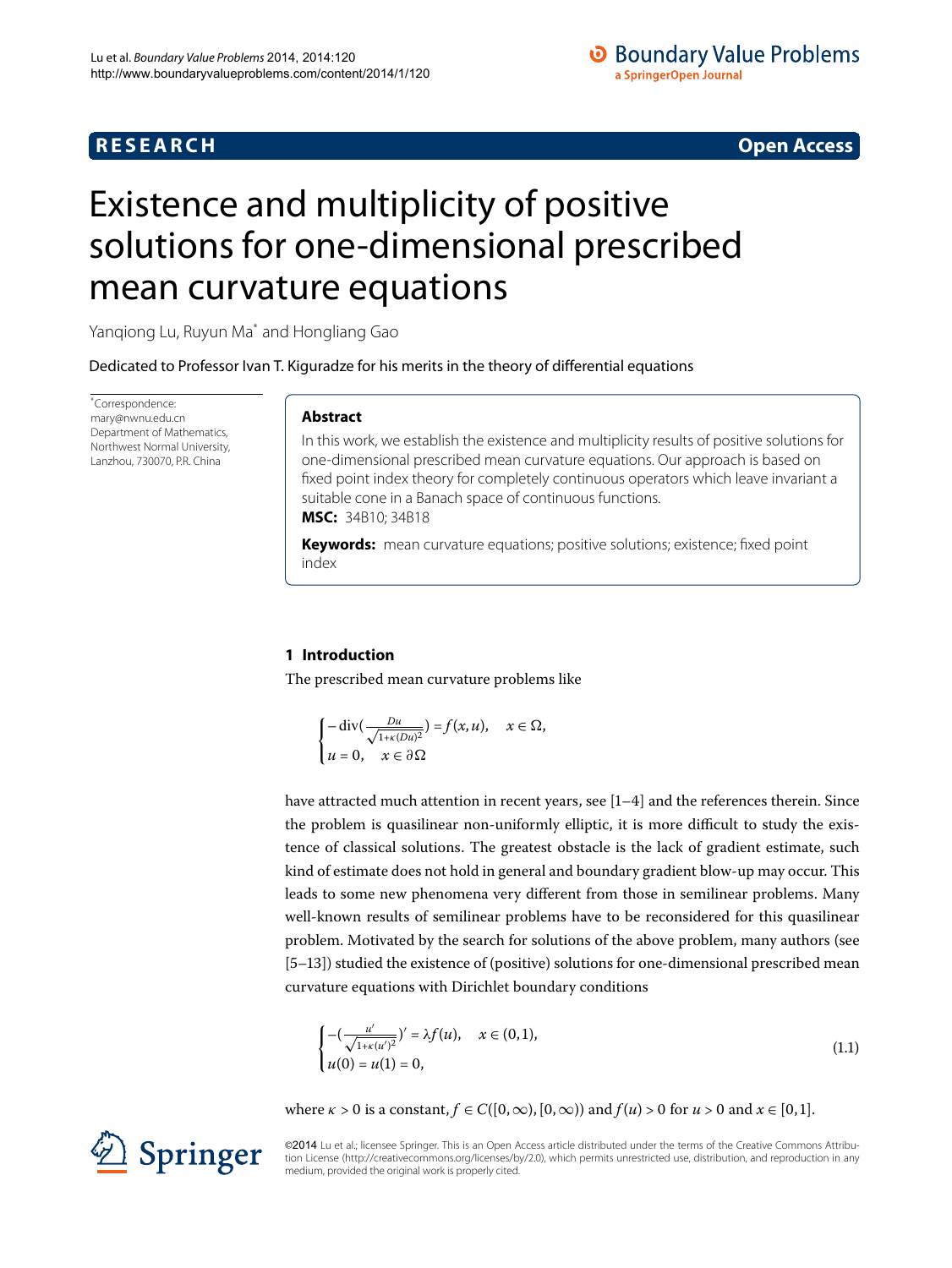Note that if  $\kappa = 0$ , problem (1[.](#page-0-1)1) is degenerate to the second-order ordinary differential equation boundary value problems

<span id="page-1-0"></span>
$$
\begin{cases}\n-u'' = \lambda f(u), & x \in (0,1), \\
u(0) = u(1) = 0.\n\end{cases}
$$
\n(1.2)

The existence of (positive) solutions of  $(1.1)$  has been well known with various qualitative assumptions of the nonlinearity  $f$ , see [\[](#page-11-4)14, 15[\]](#page-11-5) and the references therein.

If  $\kappa = 1$ , Bonheure *et al.* [\[](#page-11-7)6], Habets and Omari [9], Kusahara and Usami [10], Pan and Xing  $[12, 13]$  $[12, 13]$  studied the existence of (positive) solutions of  $(1.2)$  by using the variational method, lower and upper solutions method and time mapping method, respectively.

However, to the best of our knowledge, the existence and multiplicity of positive solutions for  $(1.1)$  $(1.1)$  $(1.1)$  are relatively few by the fixed point index theory. In this paper, based on the fixed point index theory, we shall investigate the existence and multiplicity of positive solution of (1[.](#page-0-1)1) when *f* is  $\phi$ -superlinear and  $\phi$ -sublinear at 0 and  $\infty$ , respectively, here  $\phi(s) = \frac{s}{\sqrt{1 + \kappa s^2}}$ .

Let  $\phi(s) = \frac{s}{\sqrt{1 + \kappa s^2}}$ [.](#page-0-1) Then (1.1) can be rewritten as

<span id="page-1-1"></span>
$$
\begin{cases}\n-(\phi(u'))' = \lambda f(u(x)), & x \in (0,1), \\
u(0) = u(1) = 0.\n\end{cases}
$$
\n(1.3)

Obviously,  $\phi: \mathbb{R} \to (-\frac{1}{\sqrt{\kappa}}, \frac{1}{\sqrt{\kappa}})$  is an odd, increasing homeomorphism with  $\phi(0)$  = 0. For convenience, we introduce some notations

$$
f_0 = \lim_{u \to 0} \frac{f(u)}{\phi(u)}
$$
 and  $f_\infty = \lim_{u \to \infty} \frac{f(u)}{\phi(u)}$ .

<span id="page-1-2"></span>We will also need the function  $f^*(u) = \max_{0 \le t \le u} \{f(t)\}$ , and let  $f_0^* = \lim_{u \to 0} \frac{f^*(u)}{\phi(u)}$ . By a similar method in [\[](#page-11-4)14, Lemma 2.8], it is not difficult to verify that  $f_0^* = f_0$ .

In the rest of this paper, we shall study the existence of positive solutions of  $(1.3)$  by using the fixed point index theory to give a brief and clear proof for the existence of positive solutions of (1.1). More concretely, we shall prove the following.

**Theorem 1.1** Assume that  $f \in C([0,\infty), [0,\infty))$  and  $f(u) > 0$  for  $u > 0$ .

- (i) *If*  $f_0 = 0$ , *then there exists*  $0 < \lambda_* < \lambda^*$  *such that* (1.1) *has a positive solution for λ*<sup>∗</sup> < *λ* < *λ*∗.
- <span id="page-1-3"></span>(ii) *If*  $f_0 = \infty$ , *then there exists*  $\lambda_0 > 0$  *such that* (1[.](#page-0-1)1) *has a positive solution for*  $0 < \lambda < \lambda_0$ *.*
- (iii) *If*  $f_0 = f_\infty = 0$ , then there exists  $0 < \lambda_* < \lambda^*$  such that (1[.](#page-0-1)1) has at least two positive *solutions for*  $\lambda_* < \lambda < \lambda^*$ .
- (iv) *If*  $f_0 = f_\infty = \infty$ , then there exists  $0 < \lambda_* < \lambda^*$  such that (1.1) has at least two positive *solutions for*  $\lambda_* < \lambda < \lambda^*$ .

**Corollary 1.2** *Assume that*  $f \in C([0,\infty), [0,\infty))$  *and*  $f(u) > 0$  for  $u > 0$ .

(a) *If*  $f_0 = 0$  *and*  $f_\infty = \infty$ , *then there exists*  $0 < \lambda_* < \lambda^*$  *such that* (1.1) *has a positive solution for*  $\lambda_* < \lambda < \lambda^*$ .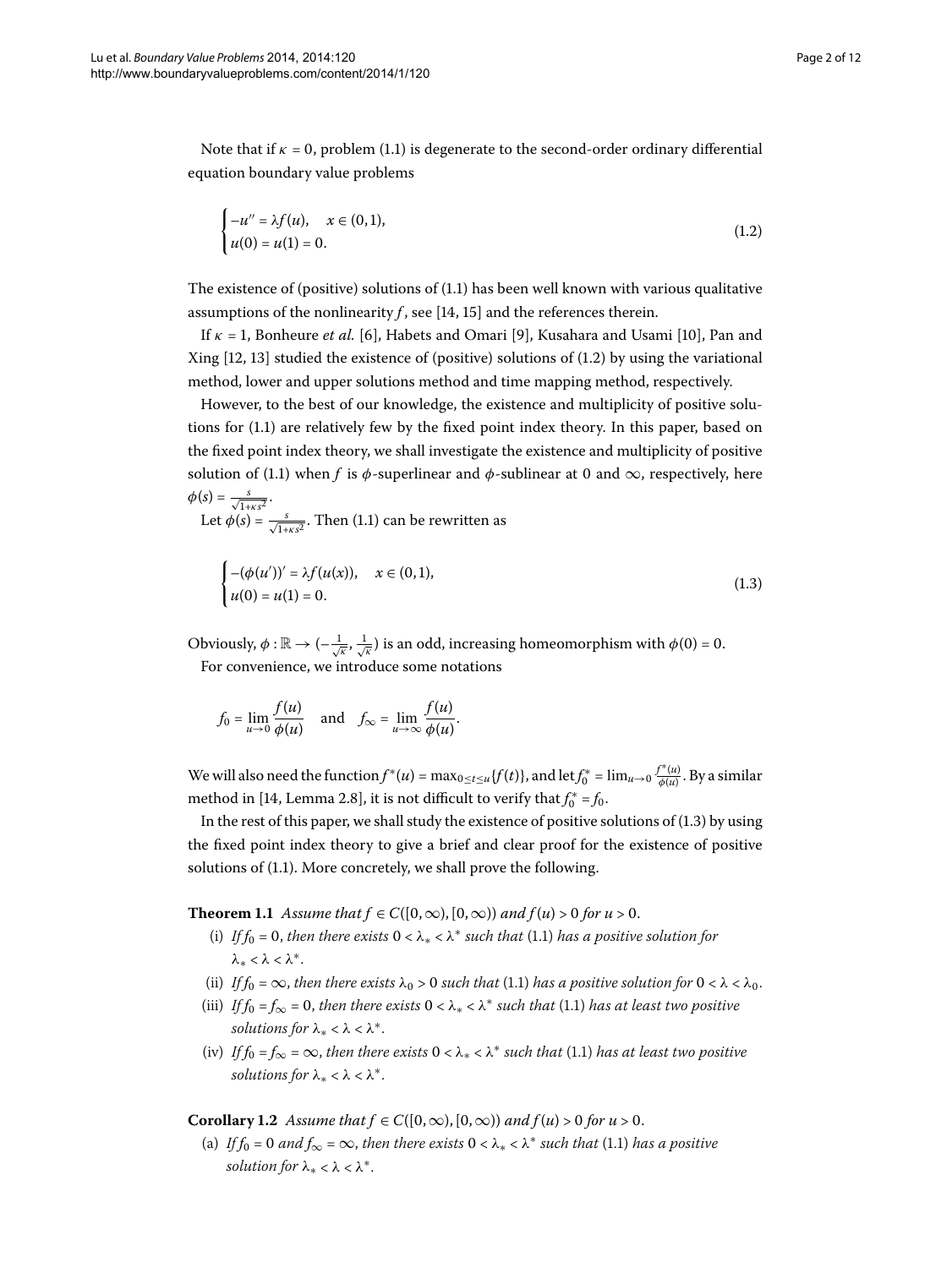(b) *If*  $f_0 = \infty$  *and*  $f_{\infty} = 0$ , *then there exists*  $\lambda_0 > 0$  *such that* (1.1) *has a positive solution for*  $0 < λ < λ_0$ .

**Remark 1[.](#page-1-3)1** The results of Theorem 1.1 and Corollary 1.2 are different with the case  $\kappa = 0$ which is the classical Dirichlet boundary value problem  $(1.2)$ . This phenomenon is a striking feature of problem  $(1.1)$  $(1.1)$  $(1.1)$ , which is just the reason why we study the existence of positive solutions of problem (1[.](#page-0-1)1). It is pointed out that in equation of (1.1), having replaced  $f(u)$ with  $f(x, u)$ , Theorem 1[.](#page-1-3)1 and Corollary 1.2 also hold as well as all of the proofs with obvious changes.

# **2 Preliminaries**

<span id="page-2-0"></span>Throughout the paper  $|\cdot|$  will denote absolute value, and let

$$
E = \{u \in C[0,1] \mid u(0) = u(1) = 0\}.
$$

Then *E* is a Banach space endowed with the norm  $||u||_{\infty} = \max_{x \in [0,1]} |u(x)|$ .

We first establish some preliminary results to prove our main result. An easy but useful property of  $\phi$  and  $\phi^{-1}$  is the following one.

**Lemma 2.1** Let  $\phi(s) = \frac{s}{\sqrt{1+\kappa s^2}}$ . Then  $\phi : \mathbb{R} \to (-\frac{1}{\sqrt{\kappa}}, \frac{1}{\sqrt{\kappa}})$  is an odd, increasing homeomor*phism with*  $\phi(0) = 0$ . *Moreover*,  $\phi$  *has the following properties:* 

- (i)  $\phi$  *is convex up on*  $[0, \infty)$  *and*  $\phi^{-1}$  *is concave up on*  $(0, \frac{1}{\sqrt{\kappa}})$ .
- (ii) *For each*  $c \geq 1$ *, there exists*  $\hat{A}_c \geq c$  *such that*  $\phi(cs) \leq \hat{A}_c \phi(s)$ *,*  $\forall s \geq 0$  *with* lim<sub>c→∞</sub> $\hat{A}_c$  = ∞ *and for each*  $0 < c \le 1$ , *there exists*  $0 < \hat{B}_c \le c$  *such that*  $\phi$ (*cs*)  $\geq \hat{B}_c \phi$ (*s*),  $\forall s \geq 0$  *with*  $\lim_{c \to 0} \hat{B}_c = 0$ .
- (iii) *For each*  $0 < c \leq 1$ , *there exists*  $B_c \geq c$  *such that*  $\phi^{-1}(cs) \leq B_c \phi^{-1}(s)$ ,  $\forall s \in (0, \frac{1}{\sqrt{\kappa}})$ . *For*  $each\ c\geq 1$  with  $-\frac{1}{\sqrt{\kappa}} < c s < \frac{1}{\sqrt{\kappa}},$  there exists  $A_c \leq c$  such that  $\phi^{-1}(c s) \geq A_c \phi^{-1}(s),$  $\forall s\in(0,\frac{1}{\sqrt{\kappa}}).$

*Proof* By a simple computation, it follows that  $\phi(-s) = -\phi(s)$  and  $\phi'(s) = \frac{1}{\sqrt{1 + \kappa s^2}^3} > 0$ . So φ is an odd, increasing homeomorphism with  $φ(0) = 0$ . Moreover, from  $φ''(s) = \frac{-3\kappa s}{\sqrt{(1+\kappa s^2)^5}}$ we get that  $\phi$  is convex up on  $[0, \infty)$ . Notice that  $\phi^{-1}(s) = \frac{s}{\sqrt{1-\kappa s^2}}$  is also an odd, increasing homeomorphism with  $\phi(0)$  = 0. It is easy to verify that  $\phi^{-1}$  is concave up on  $(0,\frac{1}{\sqrt{\kappa}}).$ 

(ii) For each  $0 < c < 1$ , there exists  $\hat{B}_c < c$  such that

$$
\phi (cs) = \frac{cs}{\sqrt{1 + \kappa c^2 s^2}} \geq \hat{B}_c \frac{s}{\sqrt{1 + \kappa s^2}}, \quad \forall s \geq 0;
$$

and for each  $c \geq 1$ , there exists  $\hat{A}_c \geq c$  such that

$$
\phi(cs) = \frac{cs}{\sqrt{1 + \kappa c^2 s^2}} \leq \hat{A}_c \frac{s}{\sqrt{1 + \kappa s^2}}, \quad \forall s \geq 0.
$$

(iii) By a similar argument, it is not difficult to compute that for each  $0 < c \le 1$ , there exists  $B_c \geq c$  such that  $\phi^{-1}(cs) \leq B_c \phi^{-1}(s)$ ,  $\forall s \in (0, \frac{1}{\sqrt{k}})$ . For each  $c \geq 1$  with  $-\frac{1}{\sqrt{k}} < cs < \frac{1}{\sqrt{k}}$ , there exists  $A_c \le c$  such that  $\phi^{-1}(cs) \ge A_c \phi^{-1}(s)$ ,  $\forall s \in (0, \frac{1}{\sqrt{\kappa}})$ .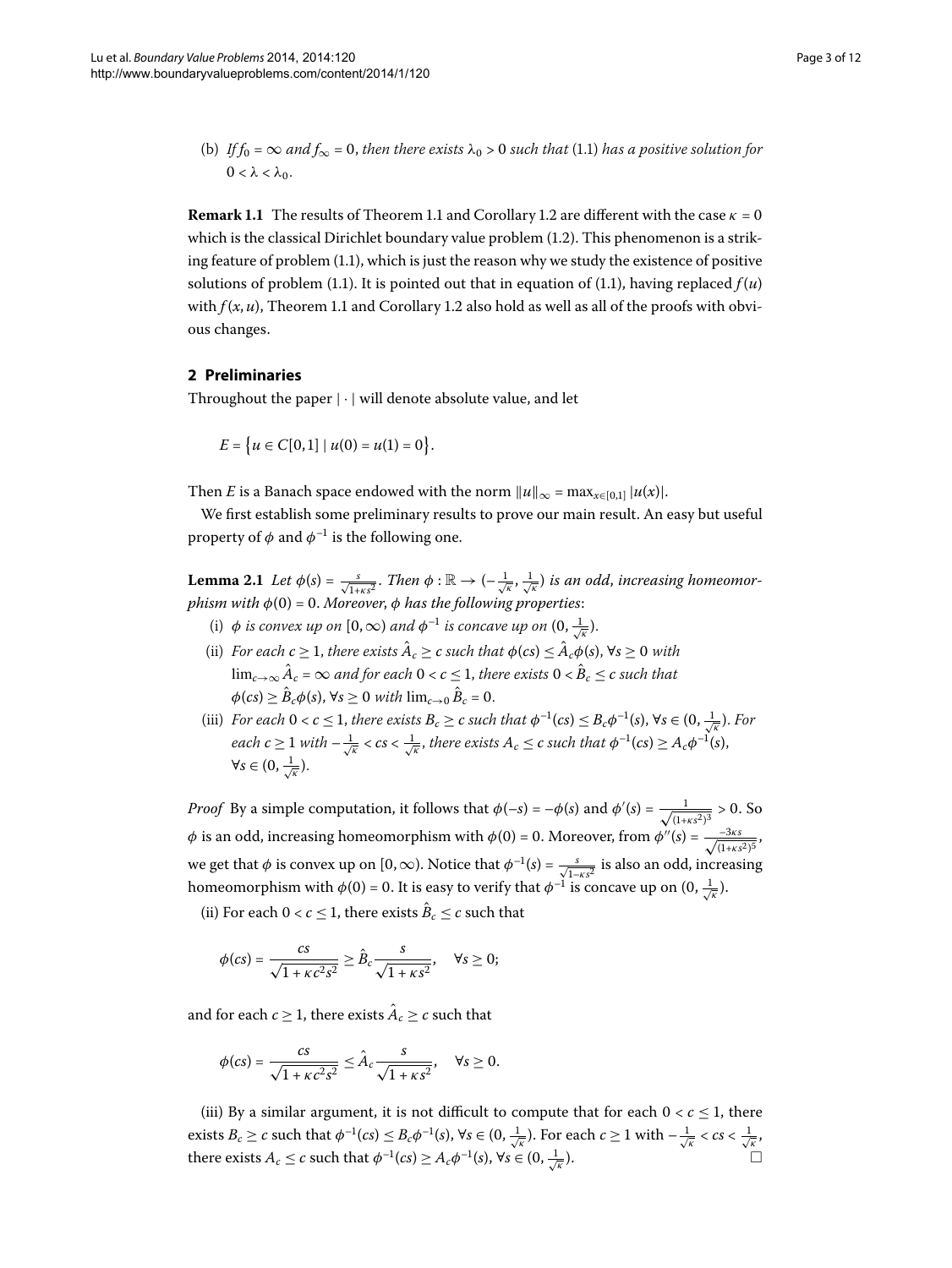<span id="page-3-1"></span>**Lemma 2.2** *Let*  $h \in C([0,1], [0,\infty))$  *with*  $h \not\equiv 0$ . Assume that w is the solution of

<span id="page-3-0"></span>
$$
\begin{cases}\n-(\phi(u'))' = h(x), & x \in (0,1), \\
u(0) = u(1) = 0.\n\end{cases}
$$
\n(2.1)

*Then*  $w > 0$  *on*  $(0, 1)$  *and*  $||w'||_{\infty} \leq \phi^{-1}(M)$ , *where*  $M = \min\{\frac{1}{\sqrt{\kappa}}, \sup_{x \in [0,1]} |h(x)|\}.$ 

*Proof* By integrating, it follows that (2[.](#page-3-0)1) has the unique solution given by

$$
w(x) = \int_0^x \phi^{-1} \left( C - \int_0^s h(t) dt \right) ds,
$$

where *C* is such that  $w(1) = 0$ . Hence we must have  $0 < C < \int_0^1 h(t) dt$ . Further, since  $\phi(u') \in$  $(-\frac{1}{\sqrt{\kappa}}, \frac{1}{\sqrt{\kappa}})$ , by using  $\phi(w'(x)) = C - \int_0^x h(t) dt$ , we obtain  $-M \leq \phi(w'(x)) \leq M$ ,  $\forall x \in [0,1]$  and  $\|w'\|_{\infty} \leq \phi^{-1}(M)$  follows, here  $M = \min\{\frac{1}{\sqrt{\kappa}}, \sup_{x \in [0,1]} |h(x)|\}.$ 

Since  $w(0) = w(1) = 0$ , there exists  $x_0 \in (0,1)$  such that  $w'(x_0) = 0$  and it follows from  $-(\phi(w'))' \geq 0$  that  $\phi(w')$  is decreasing on (0,1). Then  $w'(x) > 0$  for  $x < x_0$  and  $w'(x) < 0$  for  $x > x_0$ . Hence,  $w > 0$  on (0, 1).

Note that from Lemma 2[.](#page-3-1)2, there exists  $\tau_i \in (0, \frac{1}{2})$ ,  $i = 1, 2$ , such that  $\min_{x \in [\tau_1, 1 - \tau_2]} w(x) \ge$  $\sigma \|w\|_{\infty}$  with  $0 < \sigma < 1$  depending on  $\tau_i$ . Define the cone *P* in *E* by

<span id="page-3-2"></span>
$$
P = \left\{ u \in E \mid u(x) \ge 0 \text{ on } [0,1] \text{ and } \min_{x \in [\tau_1,1-\tau_2]} u(x) \ge \sigma \|u\|_{\infty} \right\},\
$$

and for  $r > 0$ , let  $\Omega_r = \{u \in P \mid ||u||_{\infty} < r\}.$ 

**Lemma 2.3** ([11, Lemma 4.1 and Lemma 4.2]) *For each h*  $\in C[0,1]$ , (2.1) *has a unique solution given by*

<span id="page-3-3"></span>
$$
u(x) = \int_0^x \phi^{-1} \bigg( C - \int_0^s h(t) \, dt \bigg) \, ds =: T_h(u)(x),
$$

where C is such that  $u(1) = 0$  with  $0 < C < \int_0^1 h(t) dt$ . Moreover, the operator  $T_h: E \to E$  is *continuous and sends equicontinuous sets in C*[0,1] *into a relatively compact set in E*.

We next state the fixed point index theorem which will be used to prove our results.

**Lemma 2.4** ([\[](#page-11-11)16, Chapter 6]) Let E be a Banach space and P be a cone in E. Assume that  $\Omega$ *is a bounded open subset of E with*  $0 \in \Omega$ , *and let*  $T$  :  $P \cap \overline{\Omega} \to P$  *be a completely continuous operator such that Tu*  $\neq u, u \in \partial \Omega \cap P$ *.* 

- (i) *If*  $||Tu|| \le ||u||$ ,  $u \in \partial \Omega \cap P$ , then  $i(A, \Omega \cap P, P) = 1$ .
- (ii) *If*  $||Tu|| \ge ||u||$ ,  $u \in \partial \Omega \cap P$ , then  $i(A, \Omega \cap P, P) = 0$ .

From Lemma 2[.](#page-3-1)2, problem  $(1.3)$  is equivalent to the fixed point problem

$$
u(x) = \int_0^x \phi^{-1}\bigg(C_0 - \lambda \int_0^s f(u(t)) dt\bigg) ds := T_\lambda(u)(x)
$$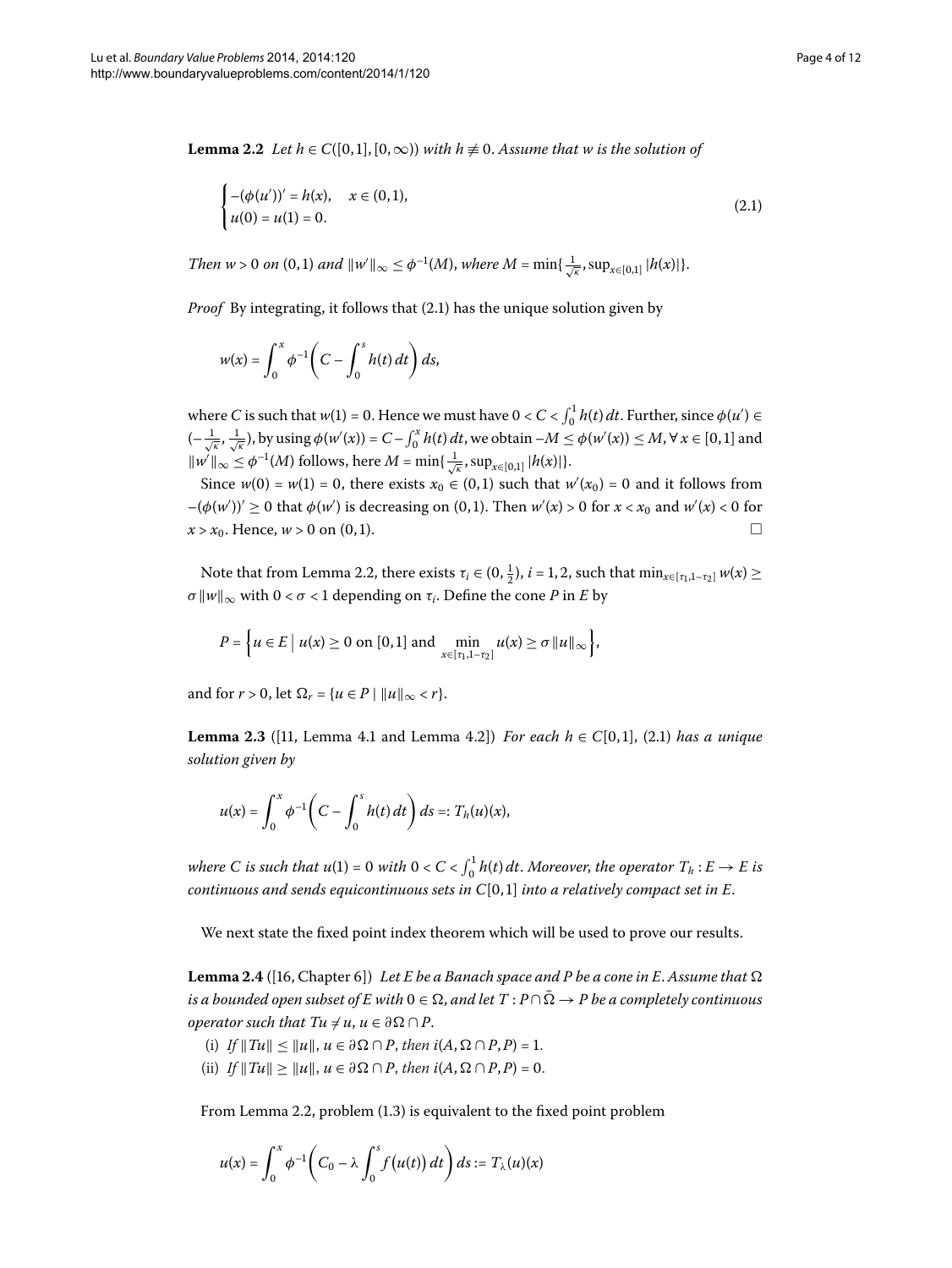in the space *E*, where  $C_0$  is such that  $u(1) = 0$  with  $0 < C_0 < \lambda \int_0^1 f(u(t)) dt$ , since otherwise,

$$
u(1) = \int_0^1 \phi^{-1}\bigg(C_0 - \lambda \int_0^s f(u(t)) dt\bigg) ds \ge \int_0^1 \phi^{-1}\bigg(\lambda \int_s^1 f(u(t)) dt\bigg) ds > 0,
$$

which is a contradiction[.](#page-3-2) This together with Lemma 2.3 implies that  $T_{\lambda}: E \to E$  is a completely continuous mapping. Moreover, for any fixed  $u \in P$ , we have

$$
T_{\lambda}(u)(x) = \int_0^x \phi^{-1}\bigg(C_0 - \lambda \int_0^s f(u(t)) dt\bigg) ds \ge 0, \quad x \in [0,1]
$$
\n(2.2)

<span id="page-4-1"></span>and  $T_\lambda(u)(0) = T_\lambda(u)(1) = 0$ . In addition, from Lemma 2.2, it follows that  $T_\lambda(u)(x) > 0$  on  $(0, 1)$  and there exist  $\tau_i \in (0, \frac{1}{2})$ ,  $i = 1, 2$ , such that  $\min_{x \in [\tau_1, 1 - \tau_2]} T_\lambda u \ge \sigma \|T_\lambda u\|_\infty$ . So  $T_\lambda$ :  $P \rightarrow P$  is a completely continuous operator.

**Lemma 2.5** Let  $r > 0$  be given. If there exists  $\varepsilon > 0$  small enough with  $B_{\lambda \varepsilon} < 1$  such that  $f^*(r) \leq \varepsilon \phi(r)$ , *then* 

$$
||T_{\lambda}u||_{\infty} \leq B_{\lambda\varepsilon}||u||_{\infty} \quad \text{for } u \in \partial \Omega_r,
$$

*where*  $B_{\lambda \varepsilon}$  *is defined as in Lemma* 2.1(iii).

<span id="page-4-0"></span>*Proof* From the definition of  $T_{\lambda}$ , for any  $u \in \partial \Omega_r$ , we have

$$
||T_{\lambda}u||_{\infty} = \max_{x \in [0,1]} \left| \int_0^x \phi^{-1} \left( C_0 - \lambda \int_0^s f(u(t)) dt \right) ds \right|
$$
  
\n
$$
\leq \int_0^1 \phi^{-1} \left( \lambda \int_s^1 f(u(t)) dt \right) ds \leq \int_0^1 \phi^{-1} \left( \lambda \int_s^1 f^*(r) dt \right) ds
$$
  
\n
$$
\leq \int_0^1 \phi^{-1} (\lambda \varepsilon \phi(r)) ds \leq B_{\lambda \varepsilon} r.
$$

**Lemma 2.6** Let  $\eta > 0$  be given. If  $u \in P$  and  $f(u(x)) \geq \eta \phi(u(x))$  for  $x \in [0,1]$ , then

$$
||T_{\lambda}u||_{\infty} \geq \sigma x_{*} \phi^{-1}(\lambda (1-\sigma)x_{*} \eta \phi(\sigma ||u||_{\infty})),
$$

*where*  $x_* = \min\{x_0, 1 - x_0\}$  *and*  $u(x_0) = \max_{x \in [0,1]} u(x) = ||u||_{\infty}$ .

*Proof* From problem (1[.](#page-1-1)3), since  $u(0) = u(1) = 0$ , it follows that there exists  $x_0 \in (0,1)$  such that  $u'(x_0) = 0$ . Let  $||u||_{\infty} = u(x_0)$ . Then *u* satisfies the following boundary value problem:

$$
\begin{cases}\n-(\phi(u'(x)))' = \lambda f(u(x)), & x \in (0, x_0), \\
u(0) = 0, & u(x_0) = ||u||_{\infty}.\n\end{cases}
$$
\n(2.3)

Let  $\nu$  be the solution of the problem

$$
\begin{cases}\n-(\phi(\nu'(x)))' = 0, & x \in (0, x_0), \\
\nu(0) = 0, & \nu(x_0) = ||u||_{\infty}.\n\end{cases}
$$
\n(2.4)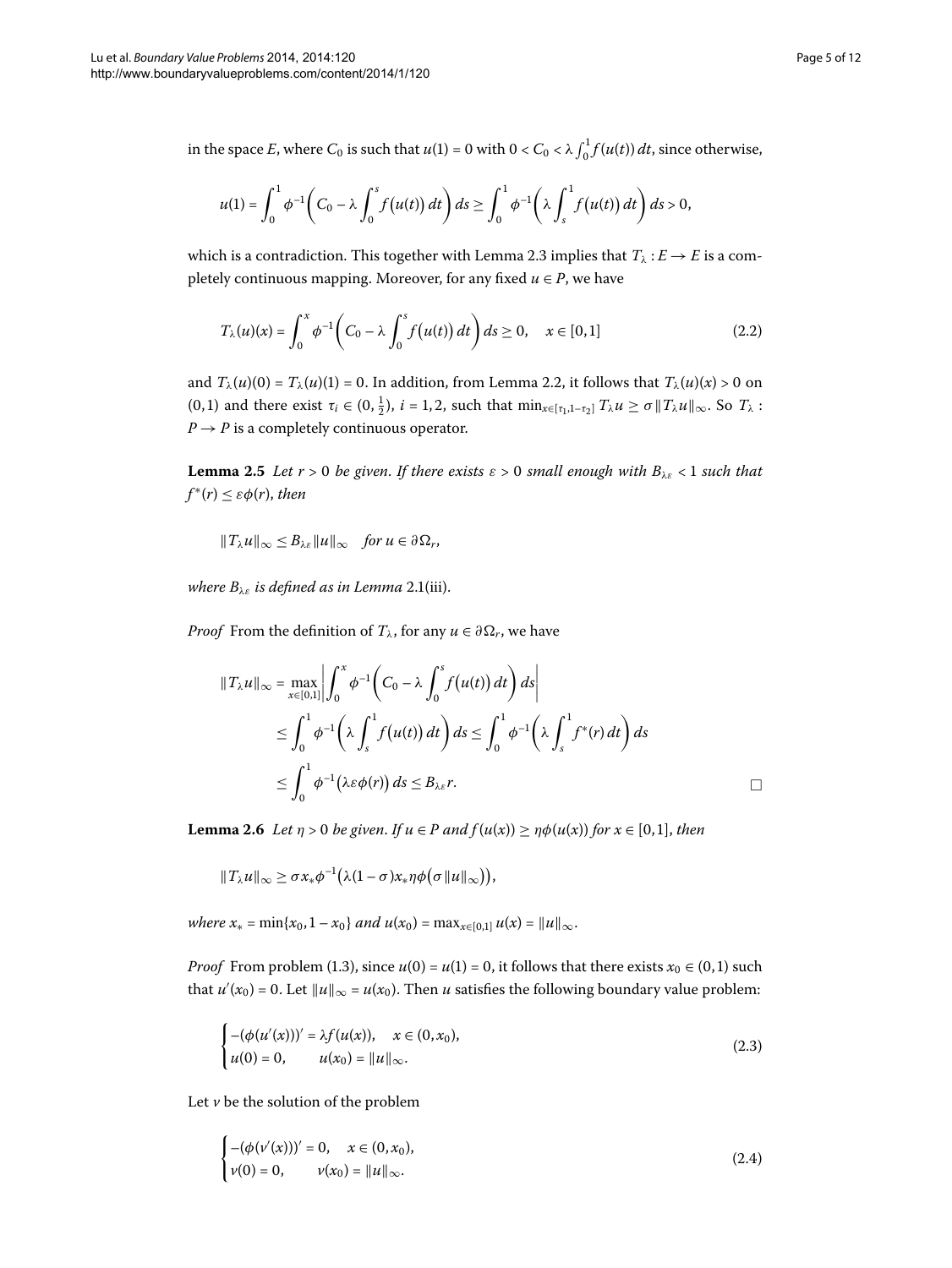Then we have i,

$$
\begin{cases}\n-(\phi(u'(x)) - \phi(v'(x)))' = \lambda f(u(x)), & x \in (0, x_0), \\
(u - v)(0) = 0, & (u - v)(x_0) = 0,\n\end{cases}
$$
\n(2.5)

and by a comparison argument, we get that  $u > v$  on  $(0, x_0)$ . In fact, from  $(u - v)(0) = 0$ ,  $(u - v)(x_0) = 0$ , there exists  $\hat{x} \in (0, x_0)$  such that  $(u - v)'(\hat{x}) = 0$ , *i.e.*,  $u'(\hat{x}) = v'(\hat{x})$ . Thus, by a simple computation, we have that

<span id="page-5-0"></span>
$$
\phi(u'(x)) = \phi(v'(x)) + \int_x^{\hat{x}} \lambda f(u(t)) dt \ge \phi(v'(x)) \quad \text{for } x \in (0, \hat{x})
$$

and

<span id="page-5-1"></span>
$$
\phi(v'(x)) = \phi(u'(x)) + \int_{\hat{x}}^{x} \lambda f(u(t)) dt \geq \phi(u'(x)) \quad \text{for } x \in (\hat{x}, x_0).
$$

This together with  $\phi$  is an increasing homeomorphism implies that

$$
u'(x) \ge v'(x) \quad \text{for } x \in (0, \hat{x}), \tag{2.6}
$$

$$
\nu'(x) \ge \nu'(x) \quad \text{for } x \in (\hat{x}, x_0). \tag{2.7}
$$

Integrating from 0 to *x* for (2.6) and integrating from *x* to  $x_0$  for (2.7), respectively, we have that  $u(x) \ge v(x)$  for  $x \in [0, x_0]$ .

Note that

$$
\nu(x) = \|u\|_{\infty} - \int_{x}^{x_0} \phi^{-1}(C_1) ds,
$$

where  $C_1$  is such that  $v(0) = 0$ , and hence  $||u||_{\infty} = \int_0^{x_0} \phi^{-1}(C_1) ds$ . If  $C_1 > \phi(\frac{||u||_{\infty}}{x_0})$ , then it follows that

$$
\|u\|_{\infty} = \int_0^{x_0} \phi^{-1}(C_1) ds > \int_0^{x_0} \phi^{-1}\left(\phi\left(\frac{\|u\|_{\infty}}{x_0}\right)\right) ds \ge \|u\|_{\infty},
$$

which is a contradiction. Thus,  $0 \leq C_1 \leq \phi(\frac{\|u\|_\infty}{x_0})$ . Moreover, we have

$$
\nu(x) = \|u\|_{\infty} - \int_{x}^{x_0} \phi^{-1}(C_1) ds \ge \|u\|_{\infty} - (x_0 - x)\phi^{-1}\left(\phi\left(\frac{\|u\|_{\infty}}{x_0}\right)\right)
$$

$$
= \frac{x}{x_0} \|u\|_{\infty}, \quad x \in [x_1, x_0],
$$

where  $x_1 = \sigma x_0$ . Consequently,  $u(x) \ge v(x) \ge \sigma ||u||_{\infty}$  for  $x \in [x_1, x_0]$ . Obviously,

<span id="page-5-2"></span>
$$
u(x) = \int_0^x \phi^{-1}\bigg(C_2 - \lambda \int_0^s f(u(t)) dt\bigg) ds,
$$

where  $C_2$  satisfies  $u'(x_0) = 0$ . It follows from  $\phi^{-1}(C_2 - \lambda \int_0^{x_0} f(u(t)) dt) = 0$  that  $C_2 =$  $λ \int_0^{x_0} f(u(t)) dt$ . Therefore,

$$
u(x) = \int_0^x \phi^{-1}\bigg(\lambda \int_s^{x_0} f(u(t))\,dt\bigg)\,ds = T_\lambda u(x), \quad x \in [0, x_0].\tag{2.8}
$$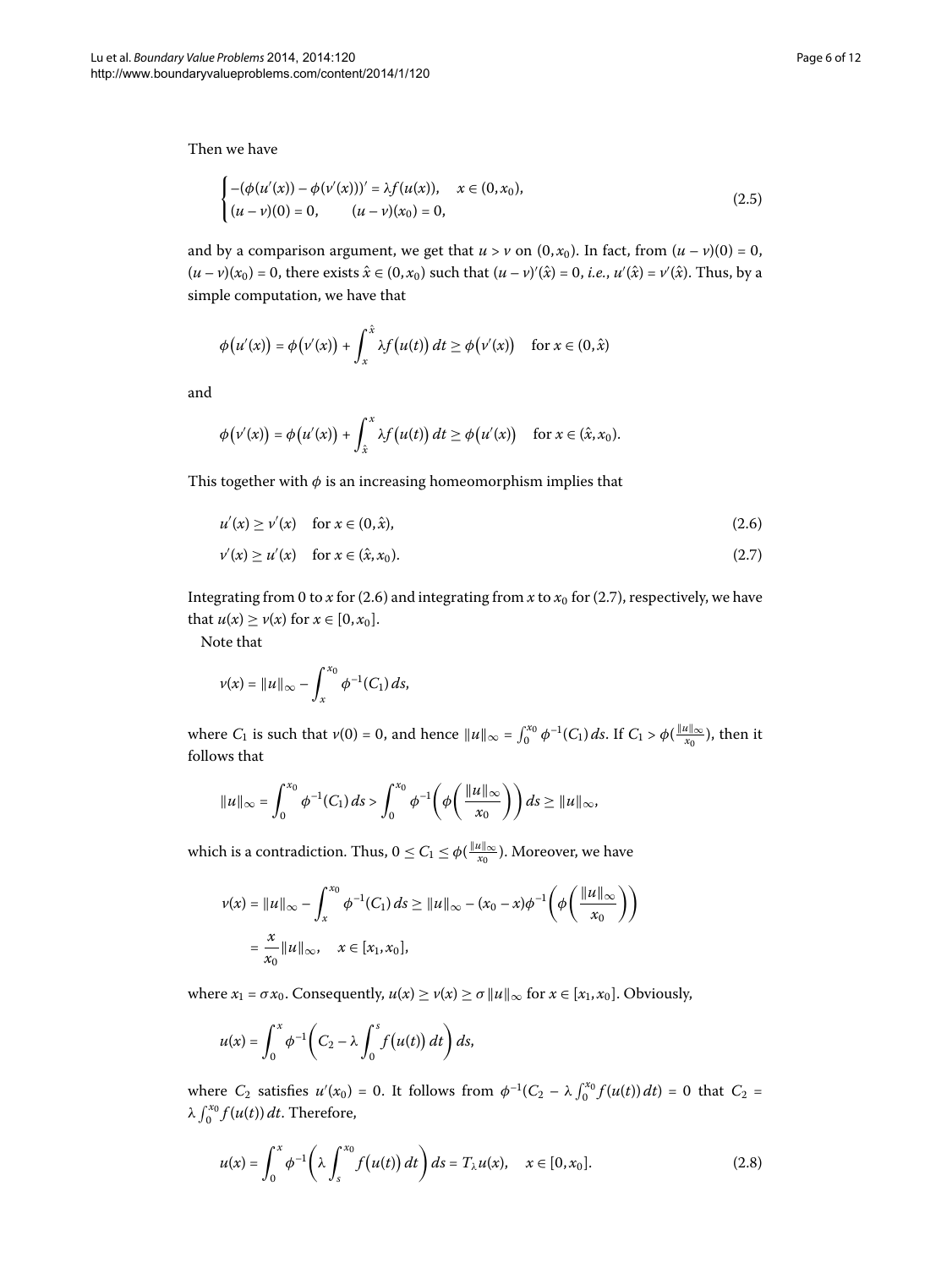If  $x_0 \geq \frac{1}{2}$ , then

$$
\begin{aligned} ||T_{\lambda}u||_{\infty} &\geq \int_0^{x_1} \phi^{-1}\bigg(\lambda \int_s^{x_0} f(u(t))\,dt\bigg) ds \geq \int_0^{x_1} \phi^{-1}\bigg(\lambda \int_{x_1}^{x_0} \eta \phi(u(t))\,dt\bigg) ds \\ &\geq \int_0^{x_1} \phi^{-1}\big(\lambda(x_0-x_1)\eta \phi\big(\sigma \|u\|_{\infty}\big)\big) ds \geq \sigma x_0 \phi^{-1}\big(\lambda(1-\sigma)x_0\eta \phi\big(\sigma \|u\|_{\infty}\big)\big). \end{aligned}
$$

If  $x_0 \leq \frac{1}{2}$ , let *w* be the solution of

$$
-(\phi(w'(x)))' = 0, \quad x \in (x_0, 1),
$$
  

$$
w(x_0) = ||u||_{\infty}, \qquad w(1) = 0.
$$
 (2.9)

Then

$$
w(x) = ||u||_{\infty} + \int_{x_0}^x \phi^{-1}(C_3) ds,
$$

where  $C_3 < 0$  satisfies  $w(1) = 0$ , *i.e.*,  $||u||_{\infty} = -\int_{x_0}^1 \phi^{-1}(C_3) ds$ . If  $C_3 < -\phi(\frac{||u||_{\infty}}{1-x_0})$ , then

$$
\|u\|_{\infty} = -\int_{x_0}^1 \phi^{-1}(C_3) ds > -\int_{x_0}^1 \phi^{-1}\left(-\phi\left(\frac{\|u\|_{\infty}}{1-x_0}\right)\right) ds \ge \|u\|_{\infty},
$$

which is contradiction. Hence  $-\phi(\frac{\|u\|_\infty}{1-x_0}) \leq C_3 \leq 0$ .

By a similar argument as before, it follows that  $u \geq w$  on  $(x_0, 1)$ . Moreover,

<span id="page-6-0"></span>
$$
w(x) = \|u\|_{\infty} + \int_{x_0}^x \phi^{-1}(C_3) ds \ge \|u\|_{\infty} + (x - x_0)\phi^{-1}\left(-\phi\left(\frac{\|u\|_{\infty}}{1 - x_0}\right)\right)
$$
  
=  $\frac{1 - x}{1 - x_0} \|u\|_{\infty}, \quad x \in [x_0, x_2],$ 

where  $x_2 = 1 - \sigma(1 - x_0)$ . So  $u(x) \ge w(x) \ge \sigma ||u||_{\infty}$ ,  $x \in [x_0, x_2]$ . Therefore, we have

$$
u(x) = \int_{x}^{1} \phi^{-1}\left(\lambda \int_{x_0}^{s} f(u(t)) dt\right) ds = T_{\lambda} u(x), \quad x \in [x_0, 1],
$$
 (2.10)

and subsequently,

$$
\begin{split} ||T_{\lambda}u||_{\infty} &\geq \int_{x_2}^1 \phi^{-1}\bigg(\lambda \int_{x_0}^s f\big(u(t)\bigg) \, dt\bigg) \, ds \geq \int_{x_2}^1 \phi^{-1}\bigg(\lambda \int_{x_0}^{x_2} \eta \phi\big(u(t)\bigg) \, dt\bigg) \, ds \\ &\geq \int_{x_2}^1 \phi^{-1}\big(\lambda(x_2 - x_0)\eta \phi\big(\sigma \, ||u||_{\infty}\big)\big) \, ds \\ &\geq \sigma(1-x_0)\phi^{-1}\big(\lambda(1-\sigma)(1-x_0)\eta \phi\big(\sigma \, ||u||_{\infty}\big)\big). \end{split}
$$

Let  $x_* = \min\{x_0, 1 - x_0\}$ . Then

$$
||T_{\lambda}u||_{\infty} \geq \sigma x_{*} \phi^{-1}(\lambda(1-\sigma)x_{*}\eta\phi(\sigma||u||_{\infty})).
$$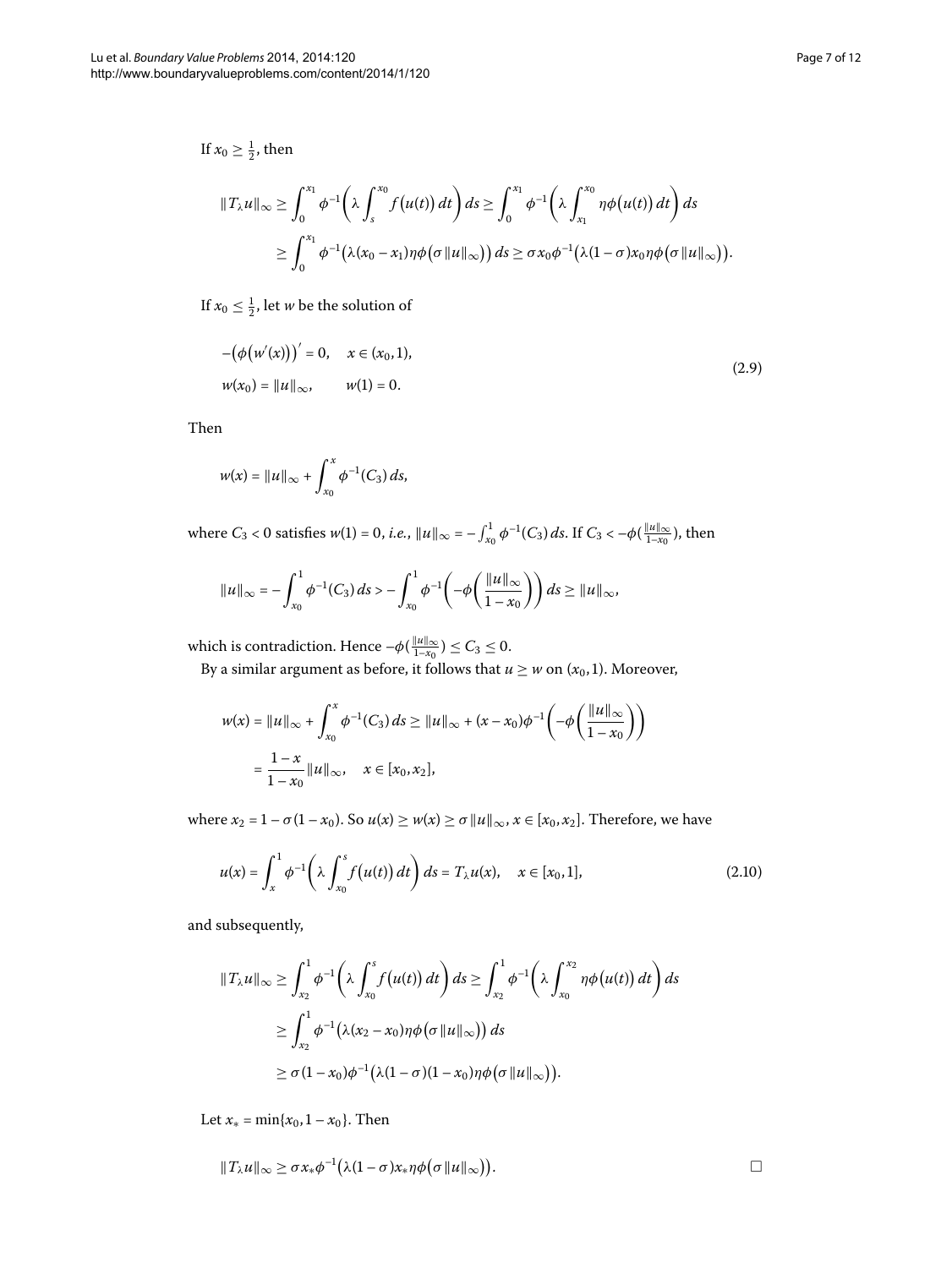<span id="page-7-1"></span>**Lemma 2.7** *Let*  $r > 0$  *be given. If*  $u \in \partial \Omega_r$ *, then* 

$$
||T_{\lambda}u||_{\infty}\leq \phi^{-1}(\lambda M_{r}),
$$

<span id="page-7-0"></span> $where M_r = 1 + max_{0 \le u \le r} {f(u)} > 0.$ 

*Proof* Obviously, for any  $u \in \partial \Omega_r$ , it follows that  $f(u(x)) \leq M_r$  for  $x \in [0,1]$ . So we have

$$
||T_{\lambda}u||_{\infty}\leq \int_0^1\phi^{-1}\bigg(\lambda\int_s^1 f(u(t))\,dt\bigg)\,ds\leq \phi^{-1}(\lambda M_r).
$$

**Lemma 2.8** *Let*  $r > 0$  *be given. If*  $u \in \partial \Omega_r$ *, then* 

$$
||T_{\lambda}u||_{\infty}\geq \sigma x_{*}\phi^{-1}(\lambda(1-\sigma)x_{*}m_{r}),
$$

*where*  $m_r = \min_{\sigma r \le u \le r} \{f(u)\} > 0$  and  $x_* = \min\{x_0, 1 - x_0\}.$ 

*Proof* By using a similar argument of the proof of Lemma 2[.](#page-4-0)6, we have that  $u(x) \ge \sigma ||u||_{\infty}$ for  $x \in [x_1, x_2]$ [.](#page-5-2) Meanwhile, (2.8) is true. If  $x_0 \ge \frac{1}{2}$ , then we can get that

$$
||T_{\lambda}u||_{\infty} \geq \int_0^{x_1} \phi^{-1} \left(\lambda \int_s^{x_0} f(u(t)) dt\right) ds \geq \int_0^{x_1} \phi^{-1} \left(\lambda \int_{x_1}^{x_0} m_r dt\right) ds
$$
  

$$
\geq \int_0^{x_1} \phi^{-1} \left(\lambda (x_0 - x_1) m_r\right) ds \geq x_1 \phi^{-1} \left(\lambda (x_0 - x_1) m_r\right)
$$
  

$$
= \sigma x_0 \phi^{-1} \left(\lambda (1 - \sigma) x_0 m_r\right).
$$

If  $x_0 \leq \frac{1}{2}$ , then (2.10) holds and it follows that

$$
||T_{\lambda}u||_{\infty} \geq \int_{x_2}^1 \phi^{-1} \left(\lambda \int_{x_0}^s f(u(t)) dt\right) ds \geq \int_{x_2}^1 \phi^{-1} \left(\lambda \int_{x_0}^{x_2} m_r dt\right) ds
$$
  
 
$$
\geq \int_{x_2}^1 \phi^{-1} \left(\lambda (x_2 - x_0) m_r\right) ds \geq (1 - x_2) \phi^{-1} \left(\lambda (x_2 - x_0) m_r\right)
$$
  
=  $\sigma (1 - x_0) \phi^{-1} \left(\lambda (1 - \sigma) (1 - x_0) m_r\right).$ 

Let  $x_* = \min\{x_0, (1 - x_0)\}\)$ , then

$$
||T_{\lambda}u||_{\infty}\geq \sigma x_{*}\phi^{-1}(\lambda(1-\sigma)x_{*}m_{r}).
$$

## **3 Proof of the main results**

*Proof of Theorem* 1[.](#page-1-2)1 (i) Choose a suitable number  $r_1 > 0$ . By Lemma 2.8, we have

$$
||T_{\lambda}u||_{\infty} > ||u||_{\infty}
$$
 for  $u \in \partial \Omega_{r_1}$  and  $\lambda_* < \lambda < \lambda^*$ ,

where

$$
\lambda^* \leq \frac{1}{\sqrt{\kappa(1-\sigma)}x_*m_{r_1}} \quad \text{and} \quad \lambda_* \geq \frac{1}{(1-\sigma)x^*m_{r_1}}\phi\bigg(\frac{r_1}{\sigma x^*}\bigg).
$$

 $\Box$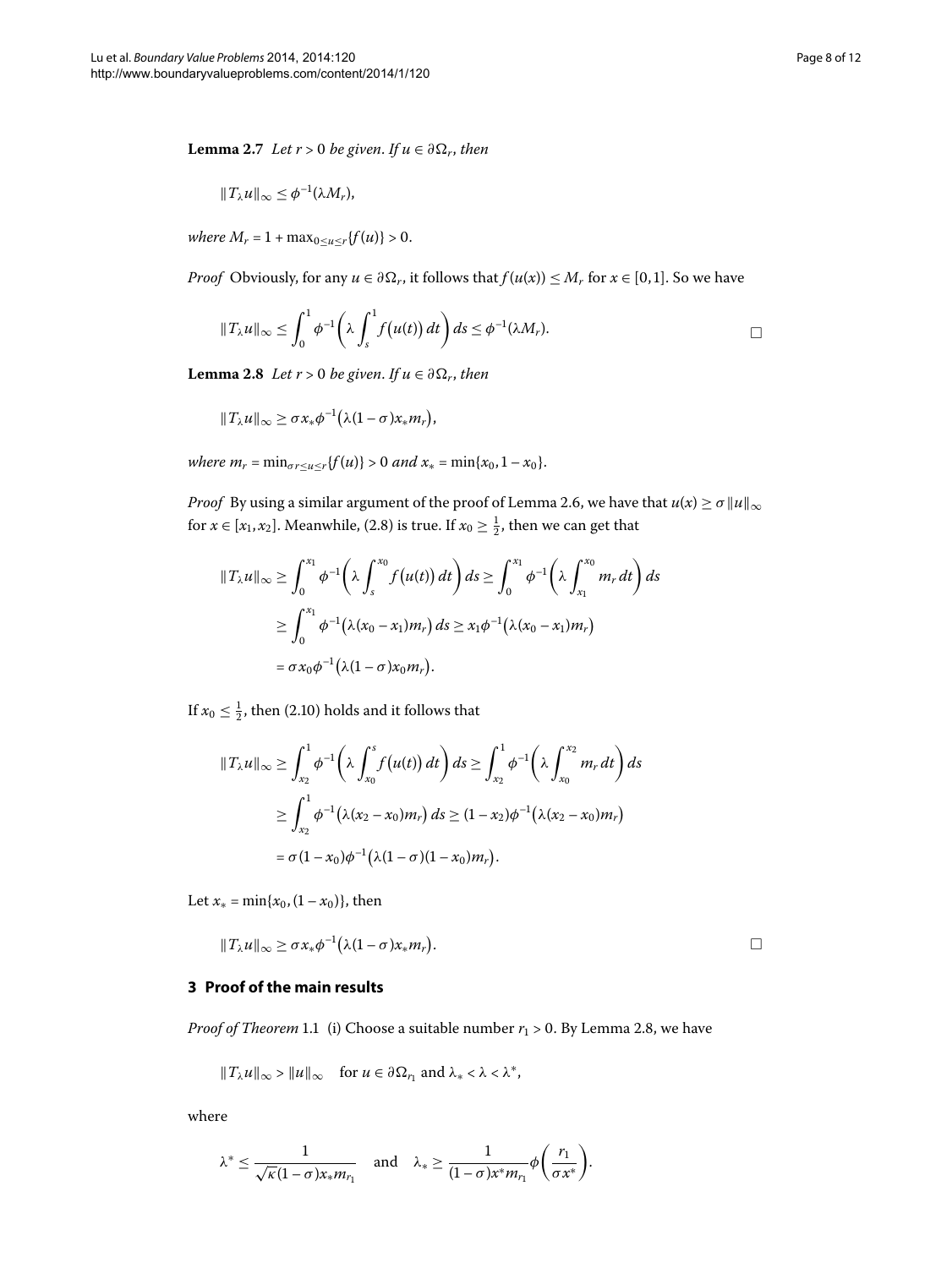If  $f_0 = 0$ , then  $f_0^* = 0$ , and so we can choose  $r_2 \in (0, r_1)$  such that  $f^*(r_2) \leq \varepsilon \phi(r_2)$ , where  $\varepsilon$  > 0 small enough satisfies

$$
B_{\lambda\varepsilon} < 1. \tag{3.1}
$$

Then Lemma 2[.](#page-4-1)5 implies that

$$
||T_{\lambda}u||_{\infty} < ||u||_{\infty} \quad \text{for } u \in \partial \Omega_{r_2}.
$$

From Lemma 2.4, it follows that  $i(T_\lambda, \Omega_{r_1}, P) = 0$  and  $i(T_\lambda, \Omega_{r_2}, P) = 1$ . By using the additivity-excision property of the fixed point index [16[\]](#page-11-11), we have that

$$
i(T_{\lambda}, \Omega_{r_1} \backslash \overline{\Omega}_{r_2}, P) = i(T_{\lambda}, \Omega_{r_1}, P) - i(T_{\lambda}, \Omega_{r_2}, P) = -1.
$$

Therefore,  $T_\lambda$  has a fixed point in  $\overline{\Omega}_{r_1} \setminus \Omega_{r_2}$ [.](#page-0-1) Consequently, (1.1) has a positive solution for *λ*<sup>∗</sup> < *λ* < *λ*∗.

(ii) Choose a suitable number  $r_1 > 0$ [.](#page-7-1) By Lemma 2.7, there exists

$$
0 < \lambda_0 \le \min\left\{\frac{1}{\sqrt{\kappa}M_{r_1}}, \frac{\phi(r_1)}{M_{r_1}}\right\} = \frac{\phi(r_1)}{M_{r_1}}
$$

such that  $||T_\lambda u||_\infty < ||u||_\infty$  for  $u \in \partial \Omega_{r_1}$  and  $0 < \lambda < \lambda_0$ . That is,  $i(T_\lambda, \Omega_{r_1}, P) = 1$ .

If  $f_0 = \infty$ , then there exists  $r_2 \in (0, r_1)$  such that  $f(u) \ge \eta \phi(u)$  for  $0 \le u \le r_2$ , where  $\eta > 0$ is chosen large enough so that

$$
\lambda(1-\sigma)x_*\eta\phi(\sigma r_2) < \frac{1}{\sqrt{\kappa}} \quad \text{and} \quad \sigma^2\lambda(1-\sigma)x_*^2\eta > 1. \tag{3.2}
$$

Clearly,  $f(u) \ge \eta \phi(u(x))$  for  $u \in \partial \Omega_{r_2}$ ,  $x \in [0,1]$ [.](#page-4-0) From Lemma 2.6, we get that

$$
||T_{\lambda}u||_{\infty} \geq \sigma x_{*} \phi^{-1}(\lambda (1-\sigma)x_{*}\eta \phi(\sigma ||u||_{\infty})) \geq \sigma^{2}\lambda (1-\sigma)x_{*}^{2}\eta ||u||_{\infty} > ||u||_{\infty}
$$
  
for  $u \in \partial \Omega_{r_{2}}$ .

This together with Lemma 2[.](#page-3-3)4 implies  $i(T_\lambda, \Omega_r, P) = 0$ . By using the additivity-excision property of the fixed point index [\[](#page-11-11)16], we have

$$
i(T_{\lambda}, \Omega_{r_1} \backslash \overline{\Omega}_{r_2}, P) = i(T_{\lambda}, \Omega_{r_1}, P) - i(T_{\lambda}, \Omega_{r_2}, P) = 1.
$$

Therefore,  $T_{\lambda}$  has a fixed point in  $\overline{\Omega}_{r_1} \backslash \Omega_{r_2}$ [.](#page-0-1) Consequently, (1.1) has a positive solution for  $0 < \lambda < \lambda_0$ .

(iii) Since  $\phi$  is a bounded operator, multiplying (1[.](#page-1-1)3) by *u'* and integrating from 0 to  $x_0$ , we get that

$$
\lambda \int_0^{u(x_0)} f(u) du = \frac{1}{\kappa} \left[ 1 - \frac{1}{\sqrt{1 + \kappa (u'(0))^2}} \right] \to \frac{1}{\kappa} \quad \text{as } u'(0) \to \infty.
$$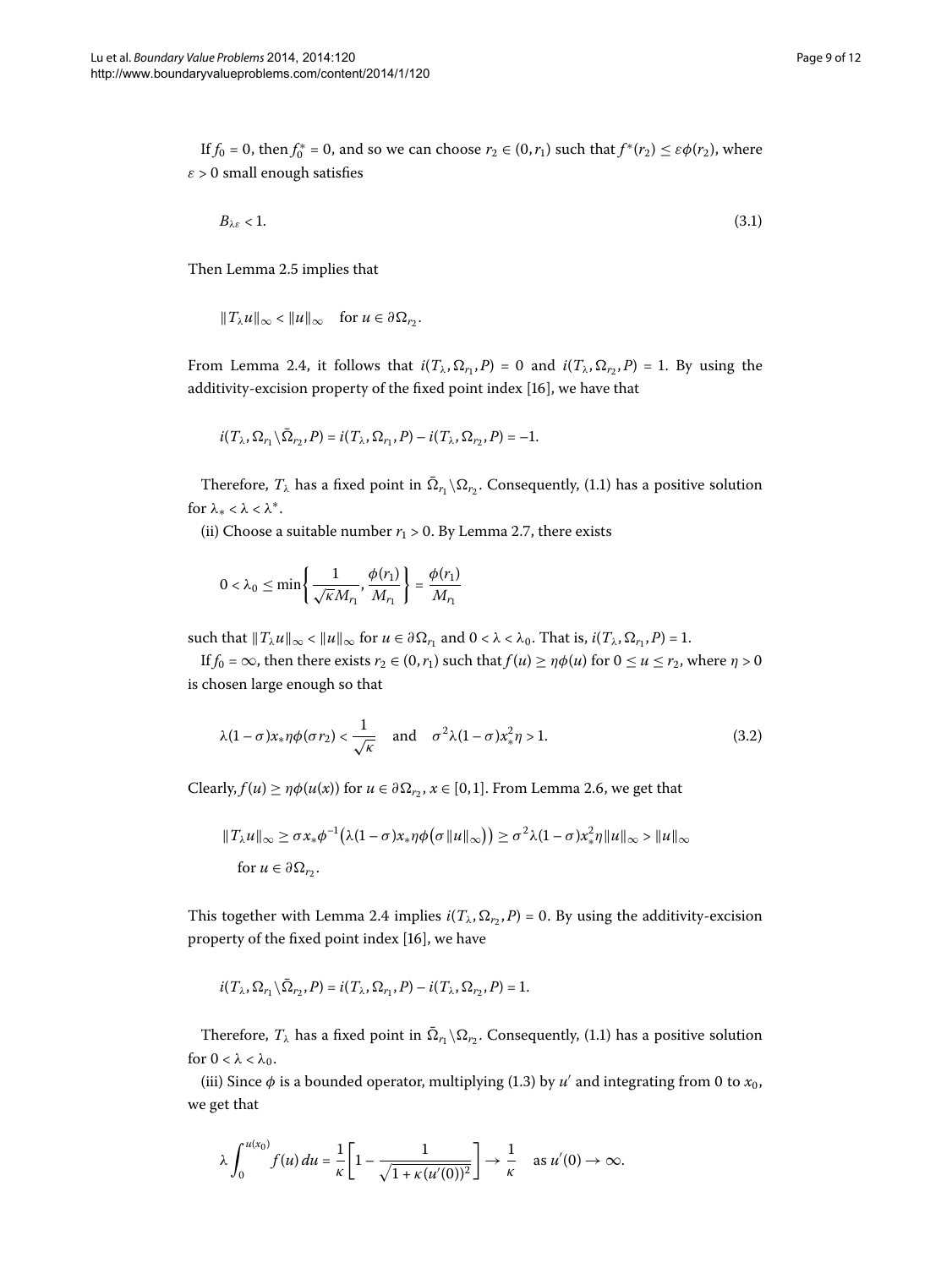Let  $\lambda^* > 0$  be the solution of  $\lambda \int_0^{r^*} f(u) du = \frac{1}{\kappa}$ . Then there exists  $\bar{r} := r^* - \epsilon > 0$  such that

<span id="page-9-0"></span>
$$
\lambda \int_0^{\bar{r}} f(u) du < \frac{1}{\kappa} \tag{3.3}
$$

with  $\bar{r} = u(x_0) = ||u||_{\infty}$ .

Choose two numbers  $0 < r_3 < r_4 < \bar{r}$  satisfying

$$
\phi\left(\frac{r_3}{\sigma x_*}\right) < \frac{(1-\sigma)x_*m_{r_3}}{M_{\bar{r}}} \phi(\bar{r}) \quad \text{and} \quad \phi\left(\frac{r_4}{\sigma x_*}\right) < \frac{(1-\sigma)x_*m_{r_4}}{M_{\bar{r}}} \phi(\bar{r}).
$$

By Lemma 2.8, there exist

$$
\lambda_*=\max\left\{\frac{\phi(\frac{r_3}{\sigma x^*})}{(1-\sigma)x^*m_{r_3}},\frac{\phi(\frac{r_4}{\sigma x^*})}{(1-\sigma)x^*m_{r_4}}\right\}
$$

and

$$
\lambda^*=\min\left\{\frac{1}{\sqrt{\kappa}M_{\bar{r}}},\frac{\phi(\bar{r})}{M_{\bar{r}}},\frac{1}{(1-\sigma)x_*m_{r_3}\sqrt{\kappa}},\frac{1}{(1-\sigma)x_*m_{r_4}\sqrt{\kappa}}\right\}=\frac{\phi(\bar{r})}{M_{\bar{r}}}
$$

such that for *λ*<sup>∗</sup> < *λ* < *λ*∗, we have

$$
||T_{\lambda}u||_{\infty} > ||u||_{\infty}
$$
 for  $u \in \partial \Omega_{r_i}$ ,  $i = 3, 4$ .

This together with Lemma 2[.](#page-3-3)4 implies  $i(T_{\lambda}, \Omega_{r_i}, P) = 0$ ,  $i = 3, 4$ .

Since  $f_0 = 0$ , from the proof of the case (i), it follows that we can choose  $r_1 \in (0, \frac{r_3}{2})$  such that  $i(T_\lambda, \Omega_{r_1}, P) = 1$ . Subsequently,

$$
i(T_{\lambda}, \Omega_{r_3} \setminus \overline{\Omega}_{r_1}, P) = i(T_{\lambda}, \Omega_{r_3}, P) - i(T_{\lambda}, \Omega_{r_1}, P) = -1.
$$

On the other hand,  $f_{\infty} = 0$ ,  $\lambda < \lambda^*$  and (3[.](#page-7-1)3) together with Lemma 2.7 implies

$$
||T_{\lambda}u||_{\infty} \leq \phi^{-1}(\lambda M_{\bar{r}}) < ||u||_{\infty} \quad \text{for any } u \in \partial \Omega_{\bar{r}}.
$$

That is,  $i(T_{\lambda}, \Omega_{\bar{r}}, P) = 1$ . Subsequently,

<span id="page-9-1"></span>
$$
i(T_{\lambda}, \Omega_{\bar{r}} \setminus \overline{\Omega}_{r_4}, P) = i(T_{\lambda}, \Omega_{\bar{r}}, P) - i(T_{\lambda}, \Omega_{r_4}, P) = 1.
$$

Therefore,  $T_{\lambda}$  has two fixed points  $u_1$  and  $u_2$  such that  $u_1 \in \bar{\Omega}_{r_3} \setminus \Omega_{r_1}$  and  $u_2 \in \bar{\Omega}_{\bar{r}} \setminus \Omega_{r_4}$ . These are the desired distinct positive solutions of (1[.](#page-0-1)1) for  $λ_* < λ < λ^*$  satisfying

$$
r_1 \le ||u_1||_{\infty} \le r_3 < r_4 \le ||u_2||_{\infty} \le r_2. \tag{3.4}
$$

(iv) Choose two numbers  $0 < r_3 < r_4 < \bar{r}$  satisfying

$$
\phi(r_3) > \frac{M_{r_3}}{(1-\sigma)x_*m_{\overline{r}}}\phi\left(\frac{\overline{r}}{\sigma x_*}\right) \quad \text{and} \quad \phi(r_4) > \frac{M_{r_4}}{(1-\sigma)x_*m_{\overline{r}}}\phi\left(\frac{\overline{r}}{\sigma x_*}\right).
$$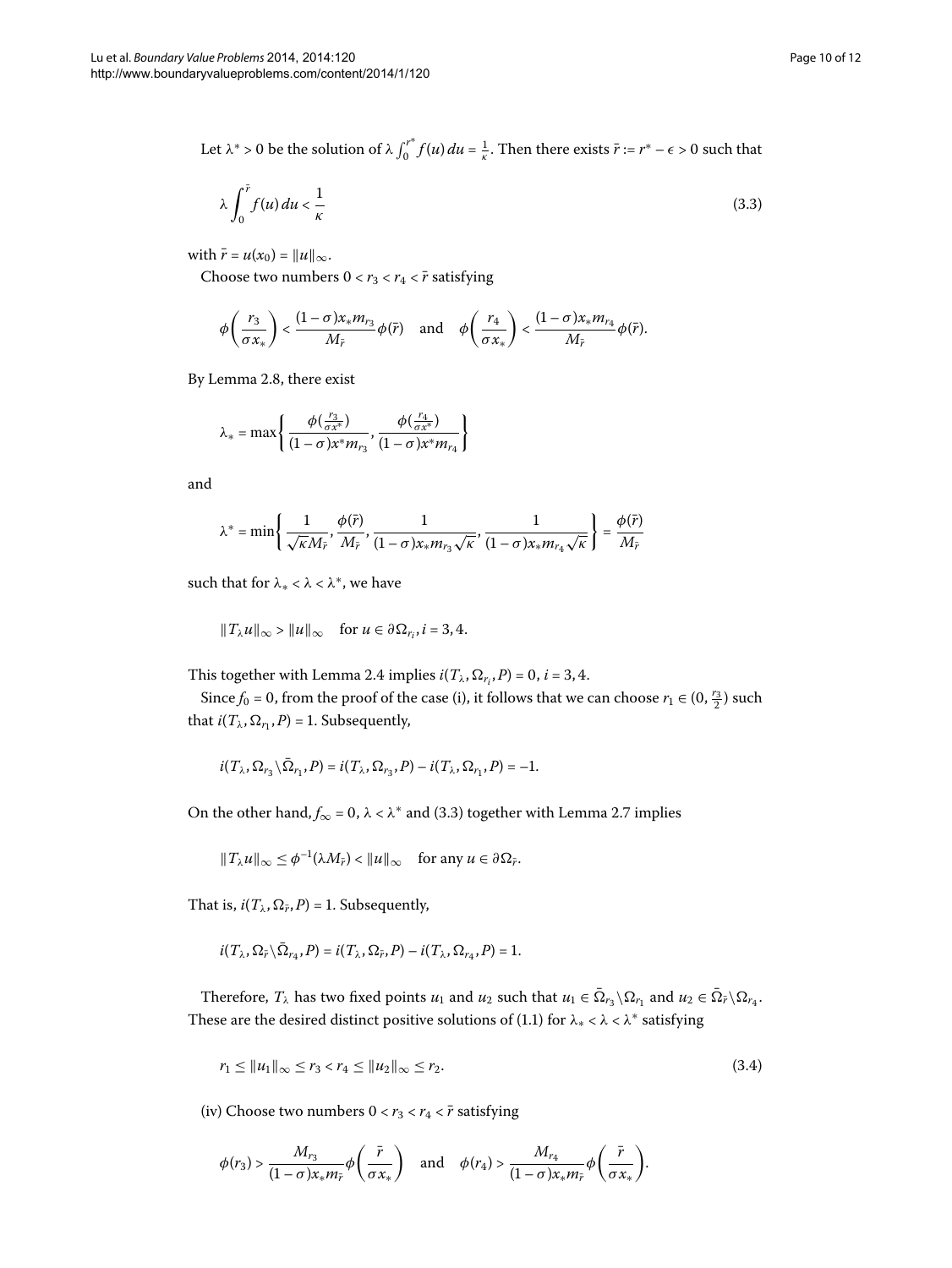By Lemma 2.7, there exists  $0 < \lambda_0 \le \min\{\frac{\phi(r_3)}{M_{r_3}}, \frac{\phi(r_4)}{M_{r_4}}\}$  such that for  $0 < \lambda < \lambda_0$ , we have

$$
\|T_\lambda u\|_\infty<\|u\|_\infty\quad\text{for }u\in\partial\Omega_{r_i},i=3,4.
$$

That is,  $i(T_\lambda, \Omega_{r_3}, P) = 1$  and  $i(T_\lambda, \Omega_{r_4}, P) = 1$ .

Since  $f_0 = \infty$ , from the proof of the case (ii), choose  $r_1 \in (0, \frac{r_3}{2})$  such that  $i(T_\lambda, \Omega_{r_1}, P) = 0$ . Consequently,

$$
i(T_{\lambda},\Omega_{r_3}\backslash \bar \Omega_{r_1},P)=i(T_{\lambda},\Omega_{r_3},P)-i(T_{\lambda},\Omega_{r_1},P)=1.
$$

On the other hand,  $f_{\infty} = \infty$  and (3[.](#page-7-0)3) together with Lemma 2.8 implies that

$$
||T_{\lambda}u||_{\infty}\geq \sigma x_{*}\phi^{-1}(\lambda(1-\sigma)x_{*}m_{\bar{r}}).
$$

Let  $\lambda_* = \frac{\phi(\frac{\bar{r}}{\sigma x_*})}{(1-\sigma)x_*m_{\bar{r}}}$  and  $\lambda^* = \min\{\lambda_0, \frac{1}{\sqrt{\kappa}(1-\sigma)x_*m_{\bar{r}}}\}\.$  Then, for any  $\lambda_* < \lambda < \lambda^*$ , we have

 $||T_\lambda u||_\infty$  >  $||u||_\infty$  for any  $u \in u \in \partial \Omega_{\bar{r}}$ .

That is,  $i(T_{\lambda}, \Omega_{\bar{r}}, P) = 0$ . Subsequently,

<span id="page-10-0"></span>
$$
i(T_{\lambda}, \Omega_{\bar{r}} \setminus \overline{\Omega}_{r_4}, P) = i(T_{\lambda}, \Omega_{\bar{r}}, P) - i(T_{\lambda}, \Omega_{r_4}, P) = -1.
$$

Therefore,  $T_{\lambda}$  has two fixed points  $u_1$  and  $u_2$  such that  $u_1 \in \overline{\Omega}_{r_3} \setminus \Omega_{r_1}$  and  $u_2 \in \overline{\Omega}_{\overline{r}} \setminus \Omega_{r_4}$ . These are the desired distinct positive solutions of (1[.](#page-0-1)1) for  $\lambda_* < \lambda < \lambda^*$  satisfying (3.4).  $\Box$ 

*Proof of Corollary* 1[.](#page-1-3)2 It is easy to show by the result of Theorem 1.1(i) and (ii).  $\Box$ 

**Example 3.1** Let us consider the following problem:

<span id="page-10-1"></span>
$$
\begin{cases}\n-(\frac{u'}{\sqrt{1+\kappa(u')^2}})' = \lambda e^u, & x \in (0,1), \\
u(0) = u(1) = 0.\n\end{cases}
$$
\n(3.5)

Obviously,  $f_0 = \lim_{u \to 0} \frac{e^u}{\phi(u)} = \infty$  and  $f_\infty = \lim_{u \to \infty} \frac{e^u}{\phi(u)} = \infty$ . From Theorem 1.1(iv), there exists  $0 < \lambda_* < \lambda^*$  such that (3.5) has at least two positive solutions for  $\lambda_* < \lambda < \lambda^*$ .

**Example 3.2** Let us consider the following problem:

$$
\begin{cases}\n-(\frac{u'}{\sqrt{1+\kappa(u')^2}})' = \lambda u^p, & x \in (0,1), \\
u(0) = u(1) = 0.\n\end{cases}
$$
\n(3.6)

Obviously, we divided the discussion into two cases as follows.

Case 1.  $p > 1$ 

In this case,  $f(u) = u^p$  is convex, and  $f_0 = \lim_{u \to 0} \frac{u^p}{\phi(u)} = 0$  and  $f_\infty = \lim_{u \to \infty} \frac{u^p}{\phi(u)} = \infty$ . From Corollary 1[.](#page-10-1)2(a), there exists  $0 < \lambda_* < \lambda^*$  such that (3.6) has at least one positive solution for *λ*<sup>∗</sup> < *λ* < *λ*∗.